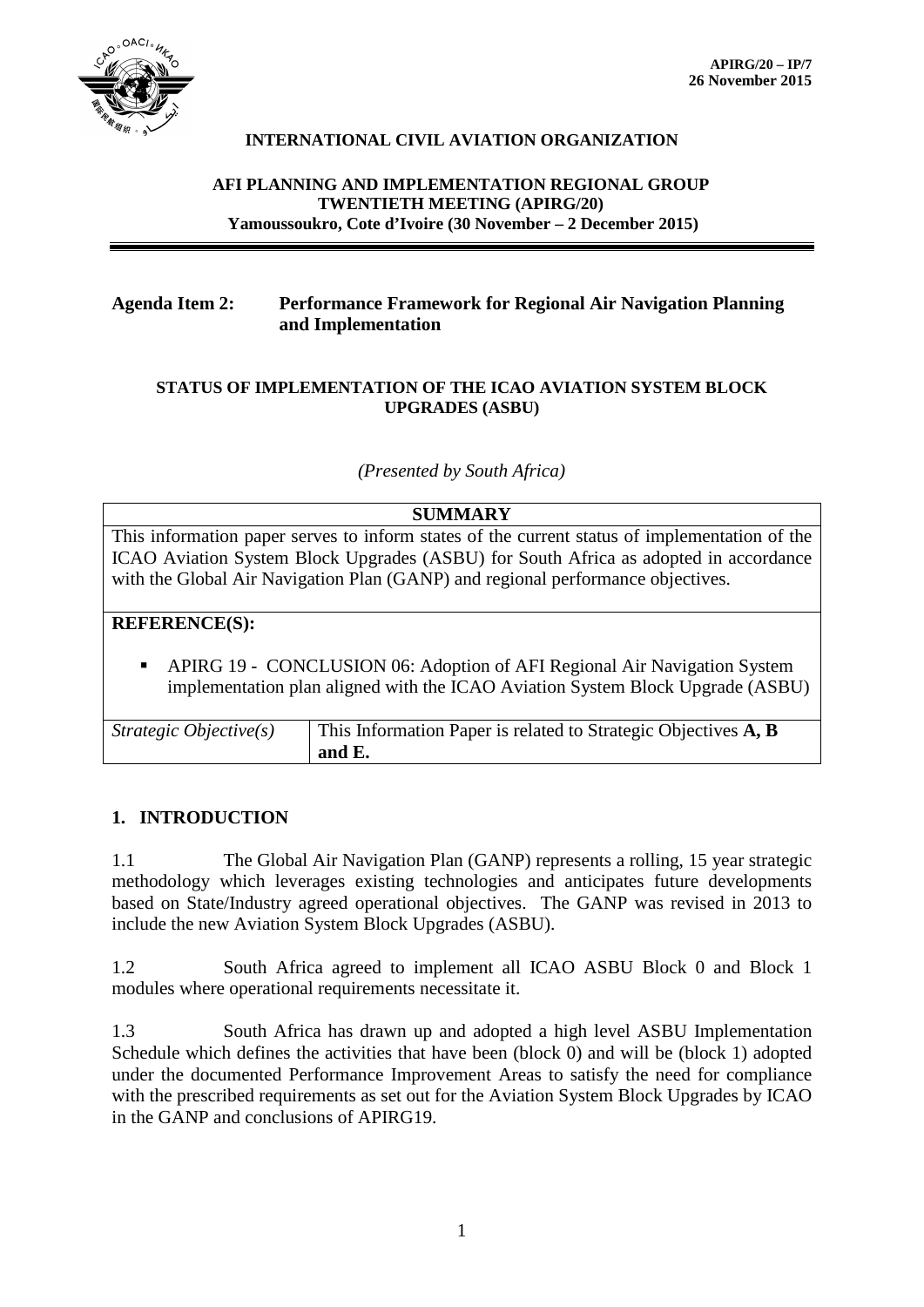1.4 Details of the high level description of activities as listed in the Implementation Plan has been set out in Roadmaps for both ATM and the accompanied Technologies sections.

# **2. DISCUSSION**

2.1 As per conclusion 19/06 (d) South Africa has participated in workshops relating to the implementation of the ASBU Block 0 Modules which included discussions relating but not limited to Safety Key Performance Areas. The latest workshop was held in Kenya, Nairobi 12-16 October 2015 with participation from Kenya, Tanzania, Rwanda and Uganda together with South Africa.

2.2 South Africa has aligned target dates for prescribed activities listed in the implementation plan with existing regional programmes aimed at enhancing air navigation capacity and efficiency and aviation safety.

2.3 The implementation plan described above as constructed and adopted by South Africa for Block 0 of the Aviation System Block Upgrades (ASBU) has been attached as Appendix A to this information paper.

## **3. ACTION BY THE MEETING**

3.1 The meeting is invited to note the contents of this information paper and **attached**  implementation plan

-END-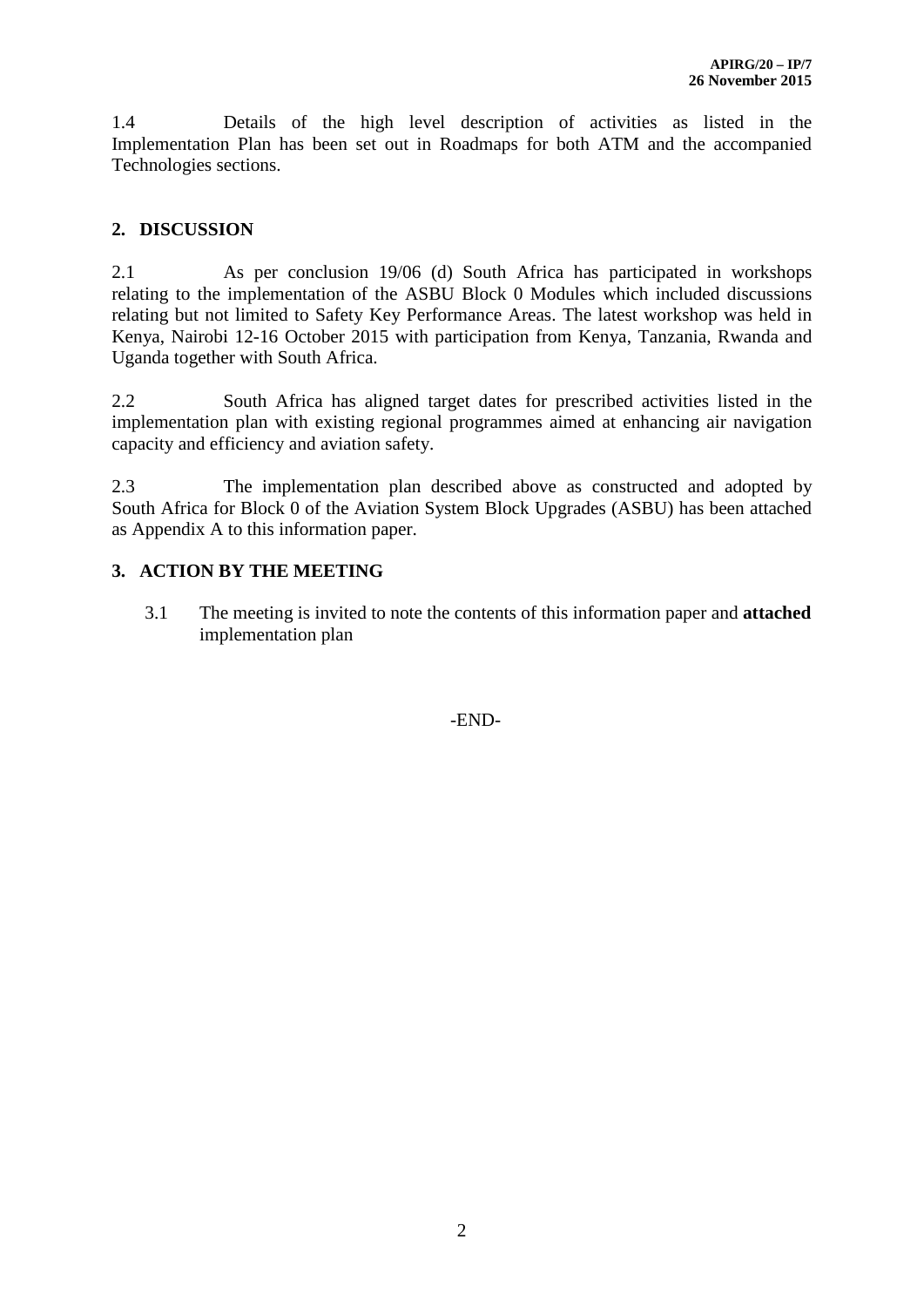# **APPENDIX A**

# **AVIATION SYSTEM BLOCK UPGRADE IMPLEMENTATION PLAN**

| <b>Module</b>  | Performance<br>Improvement<br>Area | <b>Module Title</b>                                                                             | <b>Module Description</b>                                                                                                                                                                                                                                                                                                                                                                                                                                                                                                                                          | <b>ATNS Implementation Elements</b>                                                                                                                                                                                                                                                                                              | <b>ATNS Dates</b>                                           |
|----------------|------------------------------------|-------------------------------------------------------------------------------------------------|--------------------------------------------------------------------------------------------------------------------------------------------------------------------------------------------------------------------------------------------------------------------------------------------------------------------------------------------------------------------------------------------------------------------------------------------------------------------------------------------------------------------------------------------------------------------|----------------------------------------------------------------------------------------------------------------------------------------------------------------------------------------------------------------------------------------------------------------------------------------------------------------------------------|-------------------------------------------------------------|
| <b>BO-APTA</b> | Airport<br>Operations              | <b>Optimization of Approach</b><br>Procedures including<br><b>Vertical Guidance</b>             | The use of performance-based navigation (PBN) and<br>ground-based augmentation system (GBAS) landing<br>system (GLS) procedures to enhance the reliability and<br>predictability of approaches to runways, thus increasing<br>safety, accessibility and efficiency. This is possible<br>through the application of basic global navigation<br>satellite system (GNSS), Baro-vertical navigation<br>(VNAV), satellite-based augmentation system (SBAS)<br>and GLS. The flexibility inherent in PBN approach design<br>can be exploited to increase runway capacity. | Implementation of GNSS (Phase 1 - Monitoring)<br>RNP Approach (Baro-VNAV)<br>RNAV 1 and 2 SID/STAR at International Airports                                                                                                                                                                                                     | 2018/2019<br>Completed for block 0<br>Completed for block 0 |
| <b>BO-WAKE</b> | Airport<br>Operations              | <b>Increased Runway</b><br>Throughput through<br><b>Optimized Wake Turbulence</b><br>Separation | Improves throughput on departure and arrival runways<br>through optimized wake turbulence separation minima,<br>revised aircraft wake turbulence categories and<br>procedures.                                                                                                                                                                                                                                                                                                                                                                                     | 3NM lateral separation introduced at FAOR in TMA in<br>2011                                                                                                                                                                                                                                                                      | Completed                                                   |
| <b>BO-SURF</b> | Airport<br>Operations              | Safety and Efficiency of<br><b>Surface Operations (A-</b><br>SMGCS Level 1-2)                   | Basic advanced-surface movement guidance and<br>control systems (A-SMGCS) provides surveillance and<br>alerting of movements of both aircraft and vehicles at<br>the aerodrome, thus improving runway/aerodrome<br>safety.<br>Automatic dependent surveillance-broadcast (ADS-B)<br>information is used when available (ADS-B APT).                                                                                                                                                                                                                                | <b>Airport Surface Movement Indicators</b><br>A-SMGCS implemented at FAOR and FACT                                                                                                                                                                                                                                               | 2020/2021<br>Completed                                      |
| <b>BO-ACDM</b> | Airport<br>Operations              | <b>Improved Airport</b><br><b>Operations through Airport-</b><br><b>CDM</b>                     | Implements collaborative applications that will allow<br>the sharing of surface operations data among the<br>different stakeholders on the airport. This will improve<br>surface traffic management reducing delays on<br>movement and manoeuvring areas and enhance safety,<br>efficiency and situational awareness.                                                                                                                                                                                                                                              | Implementation elements include DATIS Replacement,<br>ACC Relocation, Airport Surface Movement Indicators,<br>ATFM (CAMU Phase 2), ASMGCS and VCCS upgrades<br>Collaborative applications that allow sharing of surface<br>operations data among the different stakeholders on the<br>airport implemented at FACT, FAOR and FALE | $2016 - 2021$<br>Completed                                  |
| <b>BO-RSEQ</b> | Airport<br>Operations              | <b>Improve Traffic Flow</b><br>through Sequencing<br>(AMAN/DMAN)                                | Manage arrivals and departures (including time-based<br>metering) to and from a multi-runway aerodrome or<br>locations with multiple dependent runways at closely<br>proximate aerodromes, to efficiently utilize the<br>inherent runway capacity.                                                                                                                                                                                                                                                                                                                 | Implementation elements include ACC Relocation,<br>Replacement of Approach Radars (S-Band1 - 2000) & S-<br>Band2), Airport Surface Movement Indicators, SMGCS<br>Upgrade,                                                                                                                                                        | 2015/2023                                                   |
|                |                                    |                                                                                                 |                                                                                                                                                                                                                                                                                                                                                                                                                                                                                                                                                                    | AMAN and DMAN implementation                                                                                                                                                                                                                                                                                                     | Completed                                                   |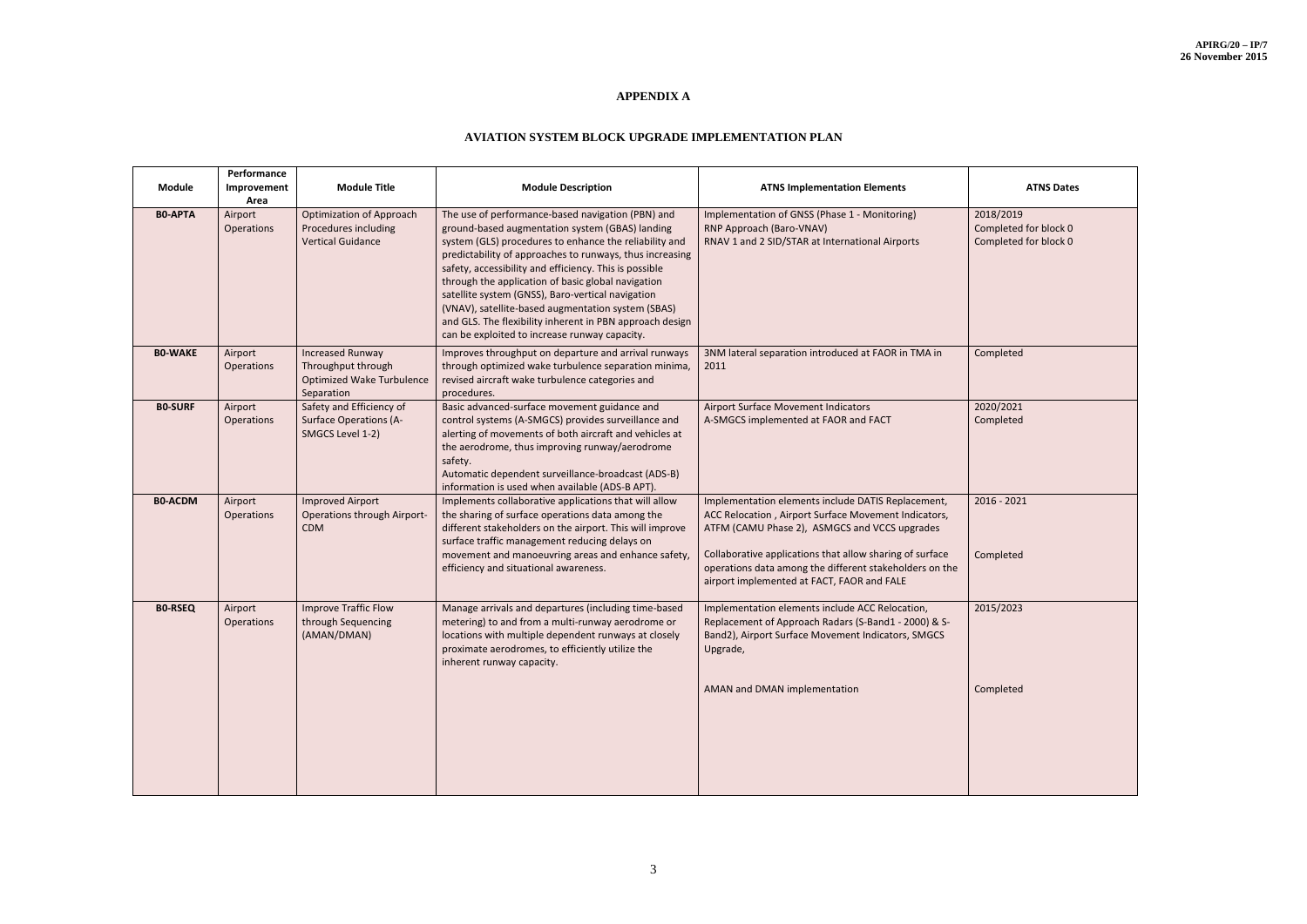| <b>Module</b>  | Performance<br>Improvement<br>Area               | <b>Module Title</b>                                                                                  | <b>Module Description</b>                                                                                                                                                                                                                                                                                                                                                                                                                                                                                                                                                                                                                                                                                                                                                                                                                                                                                                                                           | <b>ATNS Implementation Elements</b>                                                                                                                                                                                                                                                                                                                                                                                                                                                                                                    | <b>ATNS Dates</b>                                                          |
|----------------|--------------------------------------------------|------------------------------------------------------------------------------------------------------|---------------------------------------------------------------------------------------------------------------------------------------------------------------------------------------------------------------------------------------------------------------------------------------------------------------------------------------------------------------------------------------------------------------------------------------------------------------------------------------------------------------------------------------------------------------------------------------------------------------------------------------------------------------------------------------------------------------------------------------------------------------------------------------------------------------------------------------------------------------------------------------------------------------------------------------------------------------------|----------------------------------------------------------------------------------------------------------------------------------------------------------------------------------------------------------------------------------------------------------------------------------------------------------------------------------------------------------------------------------------------------------------------------------------------------------------------------------------------------------------------------------------|----------------------------------------------------------------------------|
| <b>BO-FICE</b> | Globally<br>Interoperable<br>Systems and<br>Data | Increased Interoperability,<br><b>Efficiency and Capacity</b><br>though Ground-Ground<br>Integration | Improves coordination between air traffic service units<br>(ATSUs) by using ATS interfacility data communication<br>(AIDC) defined by ICAO's Manual of Air Traffic Services<br>Data Link Applications (Doc 9694). The transfer of<br>communication in a data link environment improves<br>the efficiency of this process, particularly for oceanic<br>ATSU <sub>s</sub> .                                                                                                                                                                                                                                                                                                                                                                                                                                                                                                                                                                                           | Implementation elements include ACC Relocation, ATFM<br>(CAMU Phase 2)<br>AIDC implemented within all RSA FIR's.                                                                                                                                                                                                                                                                                                                                                                                                                       | 2016/2023<br>Completed                                                     |
| <b>BO-DAIM</b> | Globally<br>Interoperable<br>Systems and<br>Data | Service Improvement<br>through Digital Aeronautical<br><b>Information Management</b>                 | The initial introduction of digital processing and<br>management of information through, aeronautical<br>information service (AIS)/aeronautical information<br>management (AIM) implementation, use of<br>aeronautical exchange model (AIXM), migration to<br>electronic aeronautical information publication (AIP<br>and better quality and availability of data.                                                                                                                                                                                                                                                                                                                                                                                                                                                                                                                                                                                                  | Implementation elements include AFTN/AMHS review,<br>ACC Relocation, Migration of AIS services (Digital<br>NOTAM)<br>CHAIN implemented (2011)<br>FPL2012 implemented<br>Centralised AIXM database implemented<br>AIP generate using AIXM database<br>Data Exchanges between internal systems in AIXM                                                                                                                                                                                                                                   | 2016/2023<br>Completed<br>Completed<br>Completed<br>Completed<br>Completed |
| <b>BO-AMET</b> | Globally<br>Interoperable<br>Systems and<br>Data | Meteorological Information<br><b>Supporting Enhanced</b><br>Operational Efficiency and<br>Safety     | Global, regional and local meteorological information:<br>a) Forecasts provided by world area forecast centres<br>(WAFCs), volcanic ash advisory centres (VAACs)<br>and tropical cyclone advisory centres (TCAC).<br>b) Aerodrome warnings to give concise information of<br>meteorological conditions that could adversely affect all<br>aircraft at an aerodrome, including wind shear.<br>c) SIGMETs to provide information on occurrence or<br>expected occurrence of specific en-route weather<br>phenomena which may affect the safety of aircraft<br>operations. This information supports flexible airspace<br>management, improved situational awareness and<br>collaborative<br>decision-making, and dynamically-optimized flight<br>trajectory planning. This Module includes elements<br>which should be viewed as a subset of all available<br>meteorological information that can be used to support<br>enhanced<br>operational efficiency and safety | Implementation elements include DATIS Replacement,<br>ACC Relocation, ATFM (CAMU Phase 2)<br>Weather feed into ATC systems (ATCC and ATFM)<br>implemented. Part of ATFM within RSA FIR's<br>The implementation of the priority elements with respect<br>to SIGMET, Aerodrome Warnings, wind shear and<br>aerodrome forecast are in place. This is a generic<br>procedure which applies to all international aerodromes.<br>Are currently drawing up the implementation plan with<br>respect to all MET aspects covered under the ASBU. | 2015/2021<br>Completed                                                     |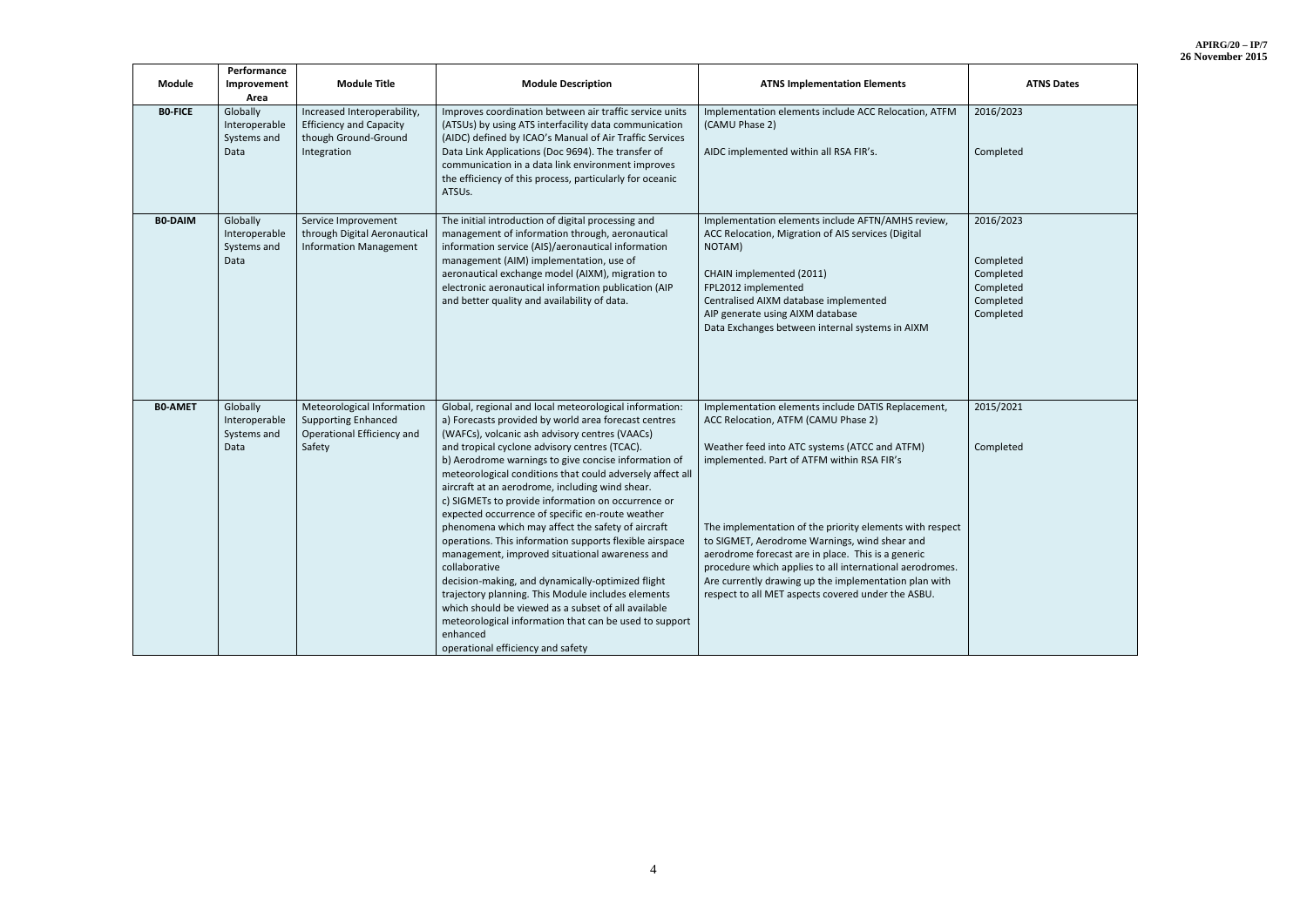| $APIRG/20 - IP/7$ |  |
|-------------------|--|
| 26 November 2015  |  |

| <b>Module</b>  | Performance<br><b>Improvement Area</b>          | <b>Module Title</b>                                                                                    | <b>Module Description</b>                                                                                                                                                                                                                                                                                                                                                                                                                                                                                                                                                 | <b>ATNS Implementation Elements</b>                                                                                                                                                                                                                                          | <b>ATNS Dates</b>      |
|----------------|-------------------------------------------------|--------------------------------------------------------------------------------------------------------|---------------------------------------------------------------------------------------------------------------------------------------------------------------------------------------------------------------------------------------------------------------------------------------------------------------------------------------------------------------------------------------------------------------------------------------------------------------------------------------------------------------------------------------------------------------------------|------------------------------------------------------------------------------------------------------------------------------------------------------------------------------------------------------------------------------------------------------------------------------|------------------------|
| <b>BO-FRTO</b> | Optimum Capacity and<br>Flexible Flights        | Improved Operations through<br><b>Enhanced En-route</b><br>Trajectories                                | Allow the use of airspace which would otherwise<br>be segregated (i.e. Special Use Airspace) along<br>with flexible<br>routing adjusted for specific traffic patterns. This<br>will allow greater routing possibilities, reducing<br>potential<br>congestion on trunk routes and busy crossing<br>points, resulting in reduced flight lengths and fuel<br>burn                                                                                                                                                                                                            | Implementation elements include SSR Replacement (2002)<br>NAVAIDS, ATFM (CAMU Phase 2),<br>FUA, Indian Ocean Strategic Partnership to Reduce<br>Emissions (INSPIRE) and User Preferred Routes (UPR) in<br>oceanic airspace implemented                                       | 2015/2022<br>Completed |
| <b>BO-NOPS</b> | Optimum Capacity and<br>Flexible Flights        | <b>Improved Flow Performance</b><br>through Planning based on a<br>Network-wide view                   | Air traffic flow management (ATFM) is used to<br>manage the flow of traffic in a way that<br>minimizes delays and maximizes the use of the<br>entire airspace. ATFM can regulate traffic flows<br>involving departure slots, smooth<br>flows and manage rates of entry into airspace<br>along traffic axes, manage arrival time at<br>waypoints or flight information region<br>(FIR)/sector boundaries and reroute traffic to<br>avoid saturated areas. ATFM may also be<br>used to address system disruptions including<br>crisis caused by human or natural phenomena. | Implementation elements include ACC Relocation, SSR<br>Replacement (2002), ATFM (CAMU Phase 2)<br>Additional capacity has been catered for in high visibility<br>events and the current CAMU tool in addition to AMAN is<br>currently successfully managing the traffic flow | 2015/2020<br>Completed |
| <b>BO-ASUR</b> | Optimum Capacity and<br>Flexible Flights        | Initial Capability for Ground<br>Surveillance                                                          | Provides initial capability for lower cost ground<br>surveillance supported by new technologies such<br>as ADS-B<br>OUT and wide area multilateration (MLAT)<br>systems. This capability will be expressed in<br>various ATM services,<br>e.g. traffic information, search and rescue and<br>separation provision.                                                                                                                                                                                                                                                        | Implementation of MLAT (WAM)                                                                                                                                                                                                                                                 | 2017                   |
| <b>BO-ASEP</b> | Optimum Capacity and<br><b>Flexible Flights</b> | Air Traffic Situational<br>Awareness (ATSA)                                                            | Two air traffic situational awareness (ATSA)<br>applications which will enhance safety and<br>efficiency by providing<br>pilots with the means to enhance traffic<br>situational awareness and achieve quicker visual<br>acquisition of targets:<br>a) AIRB (basic airborne situational awareness<br>during flight operations).<br>b) VSA (visual separation on approach).                                                                                                                                                                                                | Implementation elements include ACC Relocation,<br>Replacement of Radars (S-Band1 - 2000) & (S-Band2)<br>SSR Replacement (2002)                                                                                                                                              | 2015/2023              |
| <b>BO-OPFL</b> | Optimum Capacity and<br>Flexible Flights        | Improved Access to Optimum<br>Flight Levels through<br><b>Climb/Descent Procedures</b><br>using ADS B) | Enables aircraft to reach a more satisfactory flight<br>level for flight efficiency or to avoid turbulence<br>for safety.<br>The main benefit of ITP is significant fuel savings<br>and the uplift of greater payloads.                                                                                                                                                                                                                                                                                                                                                   | Implementation elements include ACC Relocation and<br><b>GNSS Implementation (Phase 2 - GBAS)</b>                                                                                                                                                                            | 2019/2023              |